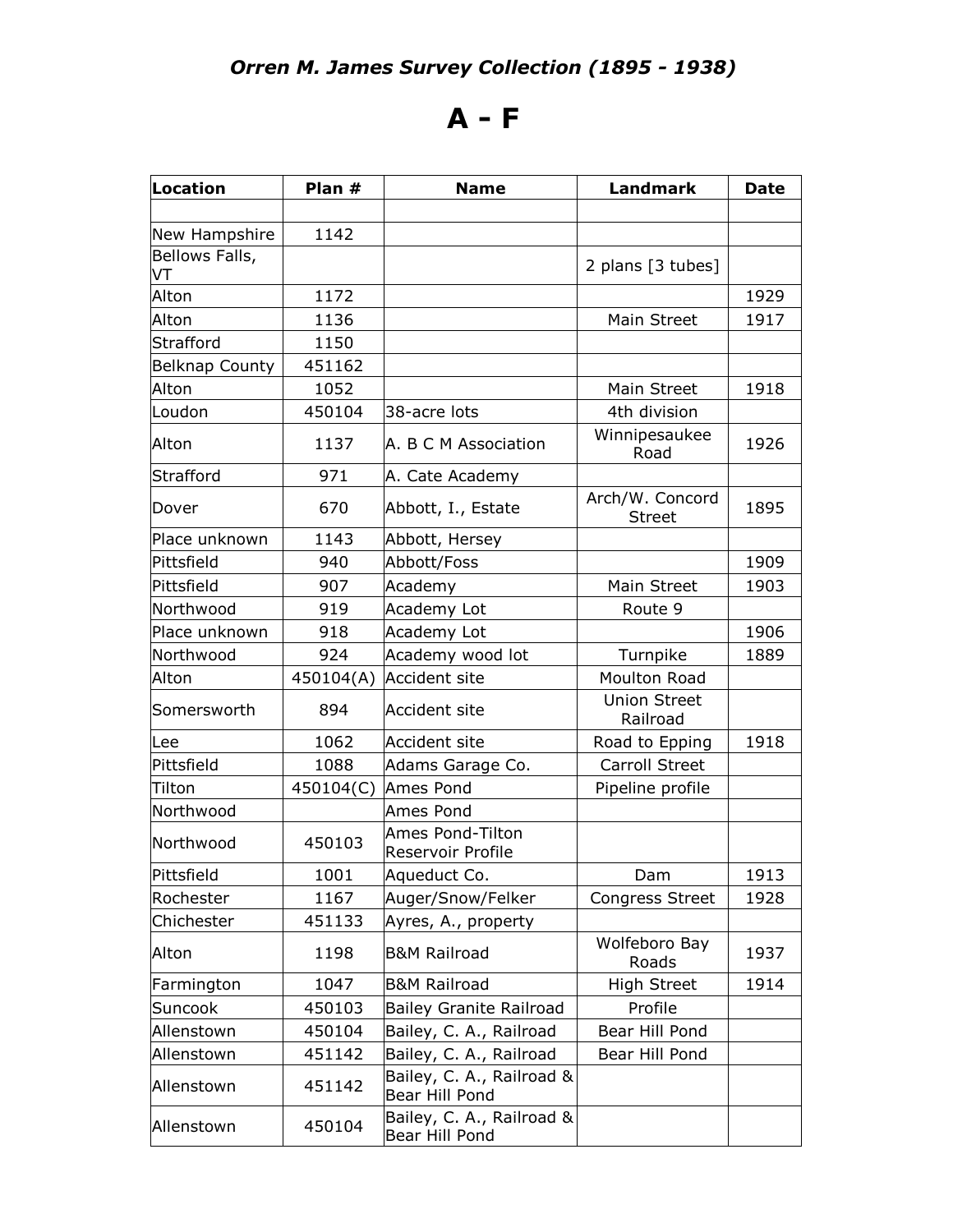| Allenstown    | 450104    | Bailey, C. A., Railroad<br>Extention plan |                                   |      |
|---------------|-----------|-------------------------------------------|-----------------------------------|------|
| Deerfield     | 1182      | Baker/Veazy et al                         | Lake                              |      |
| Northwood     | 1182      | Baker/Veazy et al                         | Lake Pleasant                     |      |
| Epsom         | 450114    | Bare Island                               | 3rd Range                         |      |
| Rochester     | 1111      | Barker, B.                                |                                   |      |
| Place unknown | 451164    | Barn drawings                             |                                   |      |
| Chichester    | 450104(A) | Barnham, Edgar                            |                                   |      |
| Suncook       | 690       | Bartlett, J. C.                           | Chester turnpike                  |      |
| Northwood     | 1194      | Bartlett, J. E.                           | Northwood Lake                    | 1936 |
| Northwood     | 652       | Bartlett, P. E.                           | Jenness Pond                      |      |
| Epsom         | 1025      | Bartlett, J., Estate                      | Northwood                         |      |
| Northwood     | 1081      | Bartlett/Tudor-Hart                       | Turnpike                          | 1921 |
| Northwood     | 666       | Barton, F. H. * Lot 10                    | Range 10                          |      |
| Nottingham    | 684       | Batchelder/Chesley                        |                                   | 1895 |
| Concord       | 693       | Batchelder/Clough                         | Concord-Loudon                    |      |
| Loudon        | 847       | Batcheldor, O.                            |                                   |      |
| Strafford     | 988       | Bateman, J.                               | Wig Hill Road                     | 1912 |
| Tilton        | 450103    | <b>Bay Street</b>                         | Northfield/Tilton<br>Water Main * |      |
| Allenstown    | 451154    | Bear Hill Pond                            |                                   |      |
| Allenstown    | 451141    | Bear Hill Pond                            |                                   |      |
| Pittsfield    | 999       | Berry                                     | Berry Pond &<br>Aqueduct          |      |
| Pittsfield    | 450103(B) | Berry                                     |                                   |      |
| Pittsfield    | 1186      | Berry Avenue                              | Sewer plan                        | 1935 |
| Pittsfield    | 998       | Berry Pond                                | Proposed dam                      | 1913 |
| Pittsfield    | 997       | Berry Pond                                | Plan of dam                       | 1913 |
| Pittsfield    | 1000      | Berry Pond reservoir                      | Profile                           | 1913 |
| Chichester    | 450103    | Blackman                                  |                                   | 1901 |
| Chichester    | 450103    | Blackman, M.<br>A./Hall/Drake/Short       |                                   |      |
| Northwood     | 849       | Boody-Foote                               | North River Pond                  | 1902 |
| Nottingham    | 849       | Boody-Foote                               | North River Pond                  |      |
| <b>Bow</b>    | 450104    | <b>Bow Gore</b>                           | Loudon town line                  |      |
| Loudon        | 450104    | Bow Gore on town line                     |                                   |      |
| Deerfield     | 768       | Bridge design                             |                                   |      |
| Deerfield     | 1199      | Bridge plan                               | Howard King Road                  |      |
| Loudon        | 450103(C) | Bridge plan                               |                                   |      |
| Nottingham    | 770       | Bridge plan                               |                                   | 1913 |
| Concord       | 837       | <b>Broken Ground</b>                      | Concord old line                  |      |
| Alton         | 957       | Brook & Lord                              | Gilmanton Old<br>Road             |      |
| Northwood     | 727       | Brown, A. O., Estate                      |                                   |      |
| Northwood     | 1123      | Brown, G. W.                              | Pleasant Pond                     | 1925 |
| Northwood     | 450102(A) | Brown, G. W.                              | <b>Gulf Road</b>                  |      |
| Strafford     | 928       | Brown, H.                                 | Wild Goose Pond                   | 1911 |
| Place unknown | 686       | Brown, C. O.                              |                                   |      |
| Chichester    | 450104    | Brown/Lake/Berry                          | Canterbury Road                   | 1903 |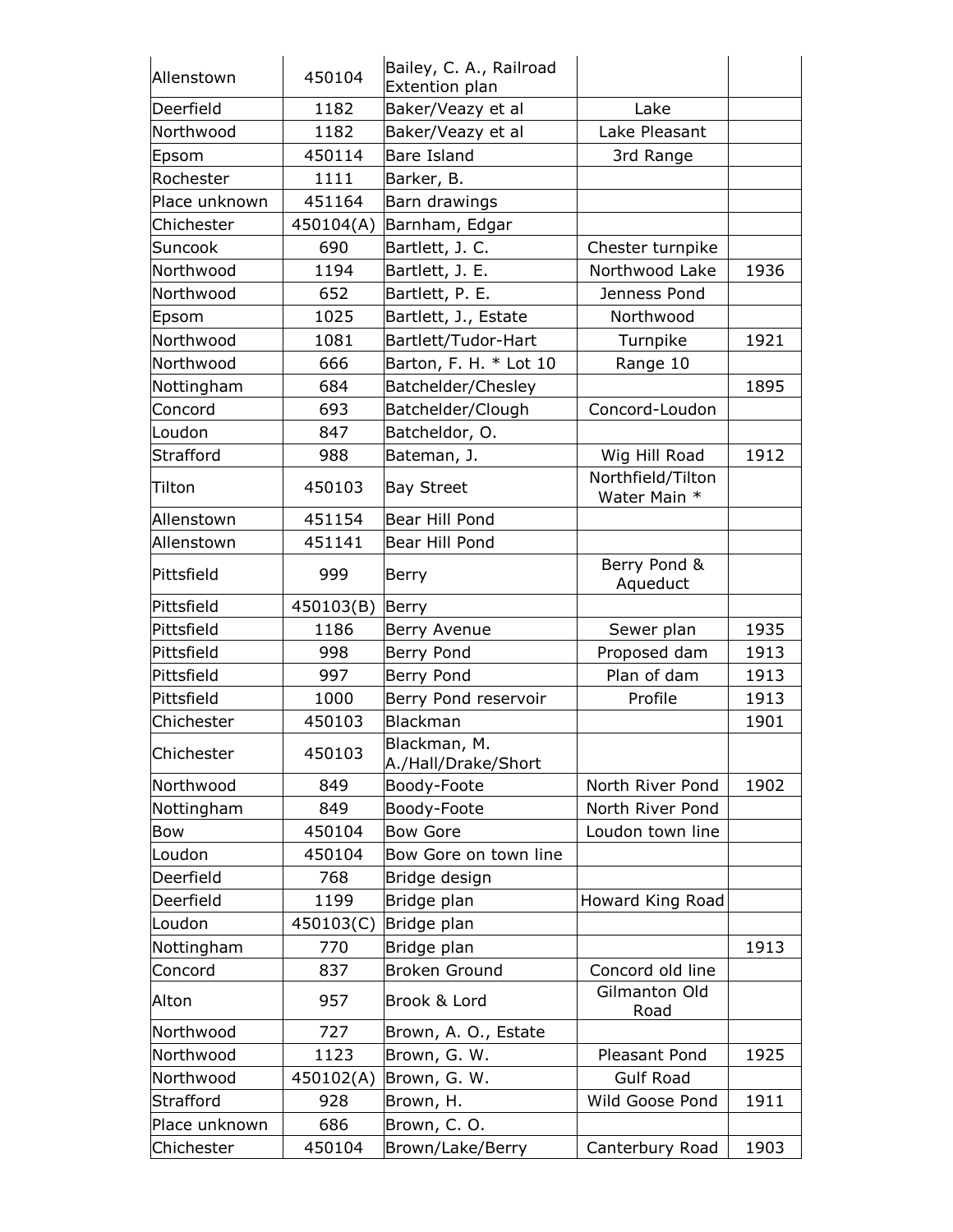| Northwood      | 450103(C) | Buck, D.                                  |                                    |      |
|----------------|-----------|-------------------------------------------|------------------------------------|------|
| Pittsfield     | 719       | Bunker, L.                                | Depot/Bridge<br><b>Streets</b>     |      |
| Strafford      | 696       | Burdy, G.                                 |                                    | 1894 |
| Northwood      | 1067      | Burke, A.                                 | Maple Street                       |      |
| Nottingham     | 1053      | <b>Buzzell</b>                            | County line                        |      |
| Northwood      | 1087      | Cambell, J. N. H.                         | Suncook Lake                       | 1922 |
| Canterbury     | 450104(A) | Canterbury Center<br>Ponds & Streams plan |                                    |      |
| Chichester     | 451131    | Carpenter                                 | Epsom town line                    |      |
| Pittsfield     | 1080      | <b>Carroll Street Extension</b>           | <b>Barnstead Road</b>              | 1921 |
| Warner         | 450102    | Carroll-Page                              | Main Back Street<br>[Tube]         |      |
| Wolfeboro      | 729       | Case, B. & H.                             | Crooked Pond                       |      |
| Place unknown  | 450104    | Cass Road                                 |                                    |      |
| Strafford      | 1084A     | Caswell                                   | Province Road &<br><b>Bow Lake</b> | 1923 |
| Strafford      | 1209      | Caswell                                   | Bow Lake                           | 1938 |
| Northwood      | 1128      | Caswell, F.                               | Northwood Ridge                    |      |
| Strafford      | 967       | Caswell, S.                               | <b>Willey Road</b>                 | 1910 |
| Place unknown  | 649       | Caswell/Hall                              |                                    | 1901 |
| Pittsfield     | 1155      | Catamount Mountain                        | S. A. R. Alignment                 |      |
| Pittsfield     | 1129      | Catamount Road                            | Road plan--section                 |      |
| Pittsfield     | 990       | Catamount Road                            | Sidewalk profile                   | 1913 |
| Strafford      | 785       | Cate Academy                              | Proposed steps                     | 1910 |
| Rochester      | 1041      | Catholic Church                           | <b>Bridge Street</b>               |      |
| Concord        | 832       | CD & R Street Railroad                    | 1st NH                             |      |
| Penacook       | 450103    | Chandler                                  | Merrimack River                    |      |
| Chichester     | Vault     | Checklist of voters                       |                                    | 1874 |
| Nottingham     | 659       | Chesley lots                              | Turnpike                           |      |
| Durham         | 762       | Cheswell                                  | Durham Point<br>Road               | 1849 |
| Dover          | 669       | Christy, R., estate                       | <b>Silver Street</b>               |      |
| Northwood      | 1057      | Cilley, H. A.                             | Deerfield Highway                  |      |
| Nottingham     | 713A      | Cilley, J., heirs                         | Round Pond                         |      |
| Rochester      | 772       | Cily plan                                 | <b>Congress Street</b>             |      |
| Pittsfield     | 914       | Cimetiere Mont Calvire                    |                                    |      |
| Rochester      | 775       | Clark, C. E.                              | Main Street                        |      |
| Northwood      | 922       | Clark/Tuttle                              | Turnpike                           |      |
| Alton          | 842       | Clement pasture                           |                                    | 1840 |
| Place unknown  | 829       | Clough, M.                                | Shaker Road                        |      |
| Canterbury     | 738       | Clough-Smith                              | Merrimack River                    | 1897 |
| New Durham     | 987       | Coburn Knife factory                      | Birch Hill Road                    |      |
| Lebanon, Maine | 733       | Coffin                                    | Milton Road                        |      |
| Pembroke       | 450104    | Cofran, N. M., Estate                     | Suncook River                      | 1895 |
| Northwood      | 934       | Cogswell meadow                           | Profile                            |      |
| Franklin       | 699       | Colby                                     | North Main Street                  | 1905 |
| Pittsfield     | 1188      | Concord Hill                              | Sewer plan                         |      |
| Pittsfield     | 1005      | <b>Concord Street</b>                     | Sewer plan                         |      |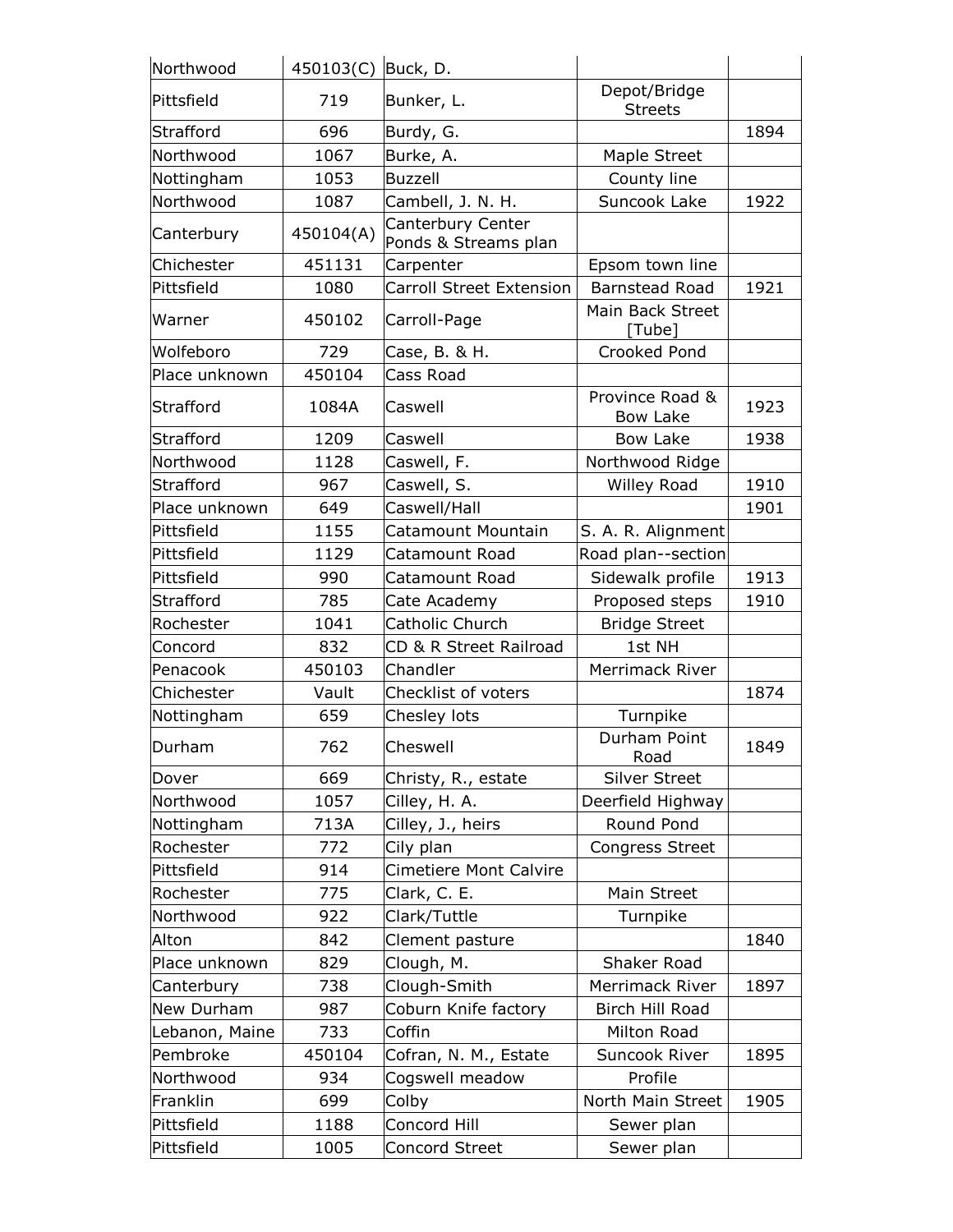| Loudon               | 450103(B) | Concord town line                    | Profile                     |         |
|----------------------|-----------|--------------------------------------|-----------------------------|---------|
| Loudon               | 450104    | Concord/Loudon town<br>line          |                             | 1888    |
| Rochester            | 783       | <b>Congress Street</b>               |                             | 1900    |
| Rochester            | 1144      | <b>Congress Street</b>               | Road plan                   |         |
| Pittsfield           | 451141    | Corsett/Sanborn                      |                             |         |
| York Beach,<br>Maine | 1107      | Cottage lots                         | Broadway                    |         |
| Deerfield            | 1185      | Cottage lots                         | Northwood Lake              | 1935    |
| Eaton                | 1094      | <b>Court Papers</b><br>Miscellaneous |                             |         |
| Pittsfield           | 983       | <b>Crescent Street</b>               | Sewer plans                 | 1912    |
| Strafford            | 707       | Curriers, T. F.                      | Cranberry<br>Meadows        | 1893    |
| Pittsfield           | 1156      | lCutoff                              | Catamount<br>Mountain       |         |
| Concord              | 927       | Dark Plains                          |                             |         |
| Nottingham           | 740       | Davis, M.                            |                             |         |
| Place unknown        | 450112    | Davis/Drake Property                 |                             |         |
| Concord              | 698       | Dearborn, S. F.                      | Hopkinton Road              |         |
| Concord              | 450102(A) | Dearborn, S. F.-Stevens              | Hopkinton Road              |         |
| Nottingham           | 687       | Demerritt                            | <b>Upper Cross Street</b>   | 1902    |
| Northwood            | 700       | Demerritt, D. H.                     |                             |         |
| Durham               | 714       | Dennison, J., Estate                 | Madbury Road                |         |
| Durham               | 451142    | Dennison, J., Estate                 | Madbury Road                |         |
| Alton                | 1024      | Depot Street                         | Sewer Plan                  | 1915    |
| Pittsfield           | 1032      | Depot Street/Drake<br>Field          | Sewer plan                  | 1916    |
| Barrington           | 718       | Derry/Hanson                         |                             | 1890    |
| Place unknown        | 760       | Dobbins Road                         |                             | 1846 *  |
| Loudon               | 451162    | Dodge estate                         | Road to Center              |         |
| Suncook              | 840       | Douglas, O. B., Estate               | Main Street                 |         |
| Rochester            | 734       | Dover/Gonic Road                     | Road plan                   |         |
| Northwood            | 1192      | Dow                                  | Central Road                | 1924    |
| Nottingham           | 801       | Dow, A.                              | Lee Hill Road/<br>Northwood | 1914    |
| Northwood            | 1117      | Dow, E.                              | Narrows Road                |         |
| Allenstown           | 828       | Dowst                                | Nute Road                   |         |
| Pittsfield           | 1021      | Drake Park                           |                             | 1915    |
| Chichester           | 450103(A) | Drake, A. M.                         |                             | 1901    |
| Pittsfield           | 451142    | Drake/Sanborn Shoe<br>Co.            |                             | 1901(2) |
| Deerfield            | 1122      | Driftway                             | Mountain<br>Road/Back Road  |         |
| Rochester            | 1036      | Duffy, C. A. C.                      |                             | 1917    |
| Place Unknown        | 996       | Durgin Road Dam                      |                             |         |
| New Durham           | 838       | Durgin, C.                           | Old Durgin Road             | 1911    |
| Place unknown        | 705       | Edgerley, D. S.                      | Turnpike                    |         |
| Chichester           | 1158      | Edgerly Road                         | Road Plan                   |         |
| Franklin             | 451153    | Edmunds                              |                             |         |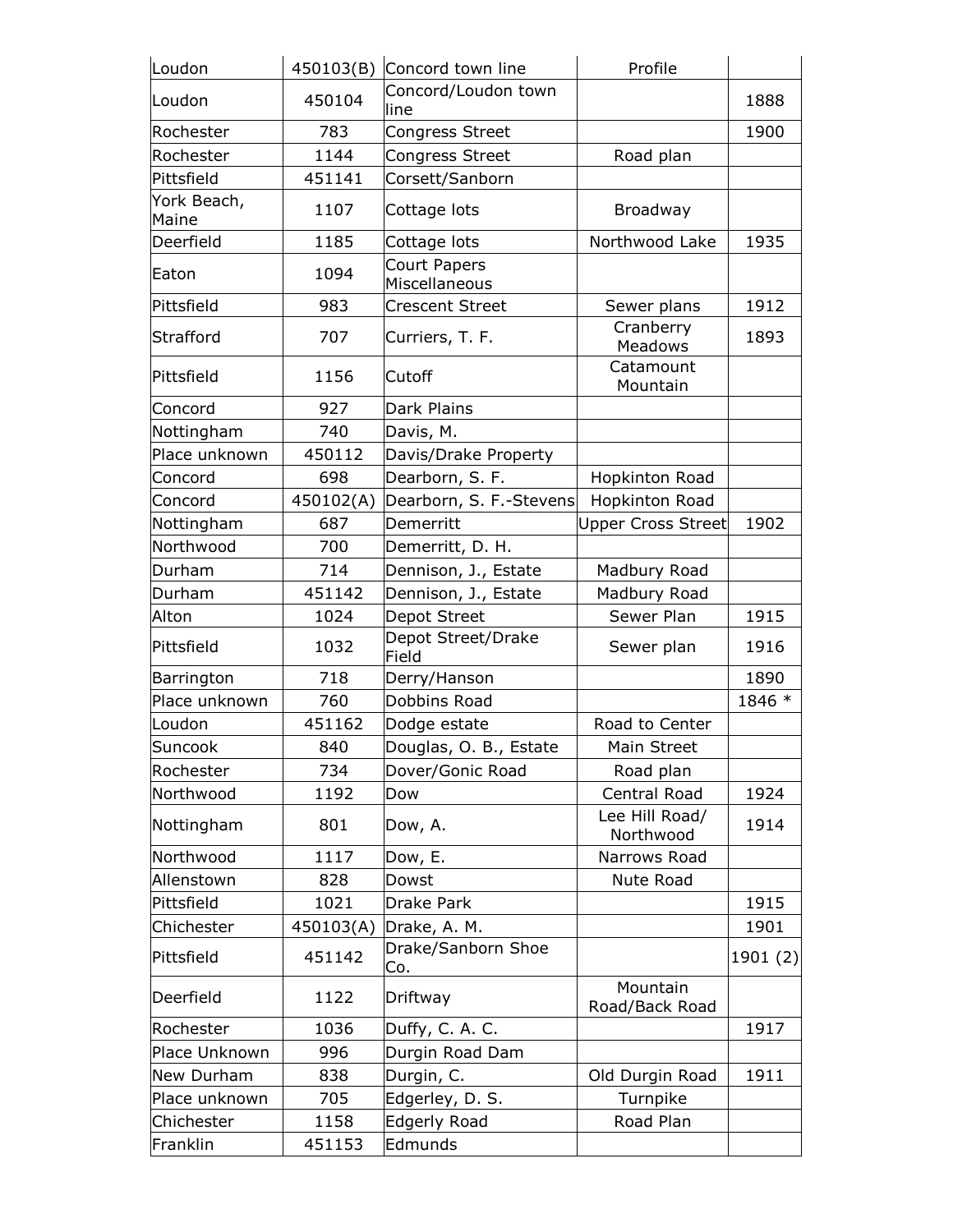| Franklin              | 901       | Edmunds, F. M.                               | Prospect Street                 | 1896 |
|-----------------------|-----------|----------------------------------------------|---------------------------------|------|
| Allenstown            | 451131    | Ela Estate                                   | Deerfield Road (2)              |      |
| Allenstown            | 826       | Ela Estate                                   | Deerfield                       |      |
| Deerfield             | 451134    | Ela Property                                 |                                 |      |
| Allenstown            | 825       | Ela, R.L., Estate                            | Epsom Road                      |      |
| Allenstown            | 450103(B) | Ela, R.L., Estate                            | N. Rye &<br>Pembroke Roads      |      |
| Allenstown            | 451164    | Ela, R.L., Estate                            | Deerfield Road (2)              |      |
| Allenstown            | 821       | Ela, R.L., Estate                            | New Rye Road                    |      |
| Allenstown            | 450104    | Ela, R.L., Estate                            | Epsom Road                      |      |
| Franklin              | 781       | Elliot, S. et al.                            | Salisbury/Franklin<br>town line |      |
| Salisbury             | 781       | Elliot, S., et al.                           |                                 |      |
| Concord               | 451131    | Elliott, C. H.                               | Free Bridge Road                |      |
| Concord               | 818       | Elliott, C. H.                               | Free Bridge Road                | 1898 |
| Pittsfield            | 450103    | Elm & Depot Streets                          | Sewer plan                      |      |
| Alton                 | 1078      | Emerson, W.                                  | Meredith Road                   |      |
| Pittsfield            | 1004      | Episcopal church                             | Carroll Street                  | 1913 |
| Epping                | 758       | <b>Epping Center</b><br>Cemetery             |                                 |      |
| Epsom                 | 450104    | Epsom/Northwood Road<br>profile              |                                 |      |
| Northwood             | 951       | Equity Lodge 33                              | Turnpike                        | 1908 |
| Allenstown            | 450103    | Evans, B. S.                                 | Bear Brook                      | 1887 |
| Allenstown            | 672       | Evans, B. S.                                 | Bear Brook                      |      |
| <b>Grafton County</b> | 451154    | F201G                                        |                                 |      |
| Pittsfield            | 930       | Fairstein, A.                                | <b>Barnstead Road</b>           |      |
| Northwood             | 722       | <b>Fairview Cemetery</b>                     | <b>Cemetery Street</b>          | 1892 |
| Pittsfield            | 1070      | <b>Fairview Cemetery</b>                     | Norris Road                     | 1926 |
| Merrimack<br>County   | 451131    | Farm water supply                            |                                 | 1885 |
| Franklin              | 899       | Fayette                                      | <b>Bridge</b>                   |      |
| Pittsfield            | 795       | <b>Fayette Street</b>                        | Road Plan                       | 1903 |
| <b>New Castle</b>     | 450103    | Fellows property                             | <b>Spring Street</b>            |      |
| Nottingham            | 897       | Fernald, T. E.                               | <b>Cross Street</b>             |      |
| Alton                 | 1069      | Fifield Hotel                                | Bay Road/Depot<br>St            | 1928 |
| Pittsfield            | 450103(B) | Fill/dam profile                             |                                 |      |
| Concord               | 917       | First Baptist Church                         | N. State St.                    | 1906 |
| Place unknown         | 451131    | <b>Fisk</b>                                  |                                 |      |
| Loudon                | 632       | Fiske, W.                                    | Concord Town line               |      |
| Barrington            | 1154      | Flagg, N. M., lots                           | Nippo Pond                      |      |
| Pittsfield            | 1039      | <b>Floral Park Cemetery</b>                  |                                 | 1917 |
| Pittsfield            | 827       | Floral park cemetery                         |                                 |      |
| Pittsfield            | 450104(B) | Floral Park Cemetery/R.<br>L. French section |                                 |      |
| Northwood             | 1090      | Fogg cottage                                 | Jenness Pond                    |      |
| New Durham            | 1073      | Foye-Lucas                                   |                                 | 1899 |
| Franklin              | 943       | Franklin Light & Power                       |                                 | 1908 |
| Pittsfield            | 671       | French * Loudon                              | new road                        |      |